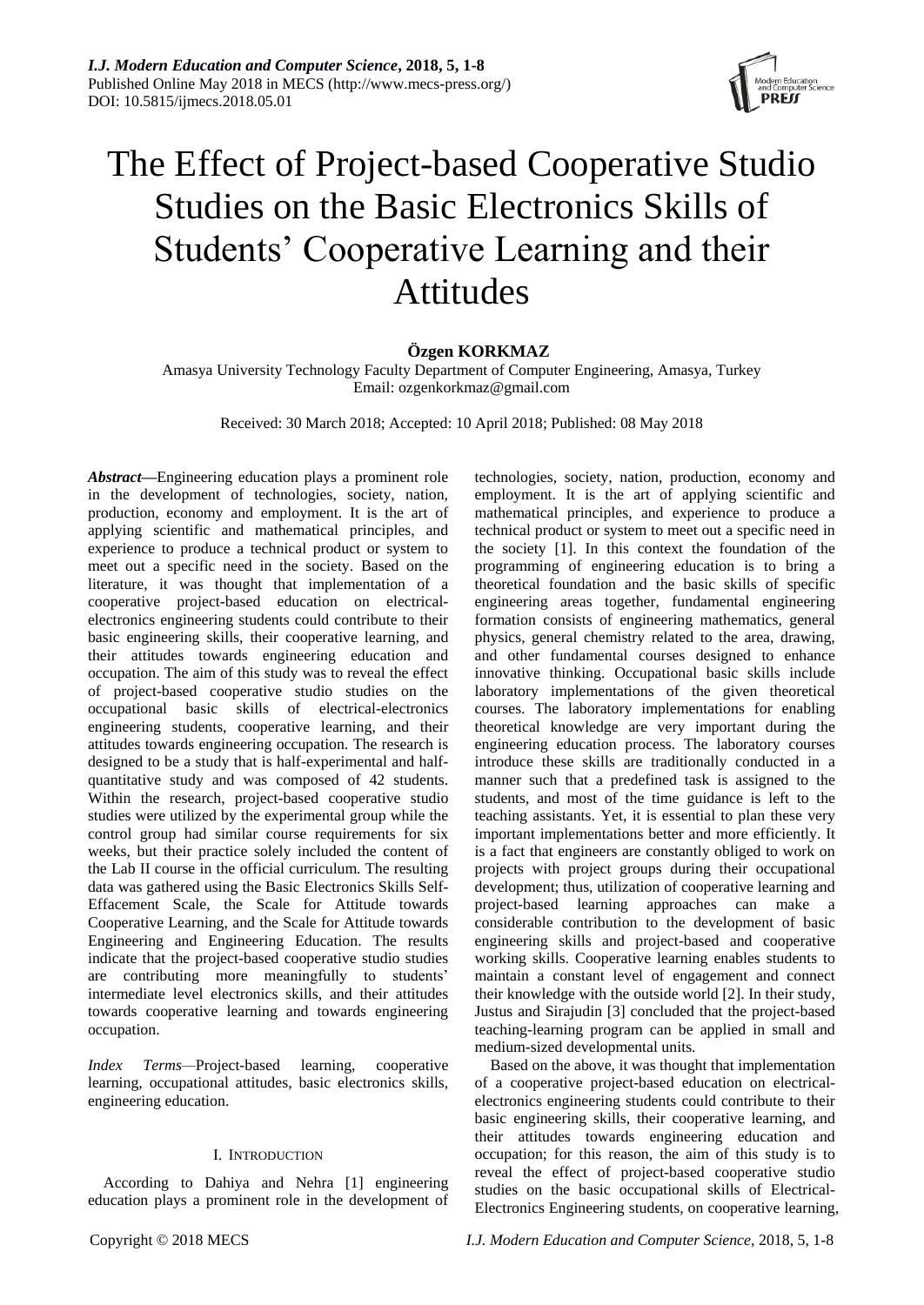and their attitudes towards the engineering occupation.

The later part of the paper is organized in the following way. In the II. Section, project-based learning and cooperative learning related studies in the literature. are summarized. In the III. Section, the pattern, study group, data collection tools, experimental process and data analysis methods used in the research is described. In the IV. section, the findings and Interpretation obtained from the analyses made on the collected data were discussed. In the last section, the results were discussed.

#### II. RELATED WORKS

In the literature, there are studies on the positive effects of cooperative learning on the academic success of students and on their social development, thinking ability, self-confidences, learning skills, metacognition levels, problem solving abilities, positive attitude towards studying in a group, positive attitude towards learning and their courses, and internal motivations. [4-13]. There are some requirements for each learning method to be successful. The success of cooperative learning is dependent on the contributions of each member of the group activity. Some important requirements for an effective cooperative learning environment are positive interdependence, personal commitment and equal personal contribution [9, 12]. In the literature, it is stated that the students are reluctant to actively participate in group studies, and this situation is worrisome in terms of the success of cooperative learning process [9, 14]. Sometimes only a few eager students undertake the work at hand, and the rest of the students thus evade their responsibilities. In such situations, it becomes very difficult to evaluate the personal contributions of the students to the group product. In such circumstances, the difficulties in evaluating group members individually can become one of the biggest problems in front of the cooperative learning activities in the classroom [9]. In a study by Korkmaz and Yeşil [14], they state that the fundamental reason underlying the unwillingness to participate in group studies is this situation. This situation may also negatively affect the three provisions that play a key role in the success of cooperative learning. This problem can be solved if each group member contributes equally. According to Beltadze [15] for the success of the group it is desirable that the sympathy of the teacher was expressed for the absolute majority of the members of the group and the lesser are others much more is the benefit of a pedagogue and of the group itself. So as again with allowance of the human validities, existence even of one student in the group of so called second category influences on the successes of the whole group. To make student activities easier and to develop the cooperative activities in a constructivist perspective parallel to the modern educational approaches, internet-based information technologies offer several tools [16]. According to Altun [17] the cooperation learning environment of the study provided cooperative learning environment, supported permanent learning, provided opportunities to be successful, contributed to the

development of social and personal skills, but caused students to worry as it requires students to be successful at all stages. In the literature it is possible to come across many researches that support the findings. It has been found out that cooperative learning has important effects on improving academic achieve of students [18-20], and developing motivation [21, 22], and improving collaborative working ability [23].

There are many studies in the literature about the effectiveness of project-based learning which develops advanced cognitive skills of the participating students including problem solving, decision-making, etc., and it enables their feeling of responsibility through their physical and social environments [24]. Furthermore, project-based learning may create and enhance the students' thinking skills. The students' active participation in the project process helps them form their own opinions and reveal their perspectives [25].

Hamurcu [26] expresses the advantages of projectbased education approach as follows:

- Enhancing and enriching the learning skills of the students.
- Providing lifelong learning.
- Ensuring participation in group works and cooperation-based learning activities.
- Suggesting many ways for the students to reflect their knowledge and participate.
- Allowing the usage of different dimensions of the intelligence (kinesthetic, spatial, logic, language vb.) Gives meaningful information to the family, teacher and school management about the student. Students associate the products they produce in real life with their performances.
- Developing problem solving skills and problembased learning skills.
- Finding an opportunity to apply the knowledge they obtain via projects on different topics.

Project-based learning gives students various skills, according to Vatansever Bayraktar [27]. These include:

- Vital Skills: managing a meeting, preparing a budget, planning, etc.
- Technology Using Skills: using information technologies
- Cognitive Process Skills: decision-making, critical thinking skills, problem solving
- Self-Control Skills: building aims, organizing the operations, time-management
- Attitudes: interest in learning, curiosity through the education for the future
- Tendencies: self-control, feeling of success
- Beliefs: self-sufficiency

Project based learning is one of the most important strategies for active learning [28]. In addition, Project based learning is an innovative approach where students drive their own learning through inquiry, standards alignment, and collaborative research [29, 30]. Research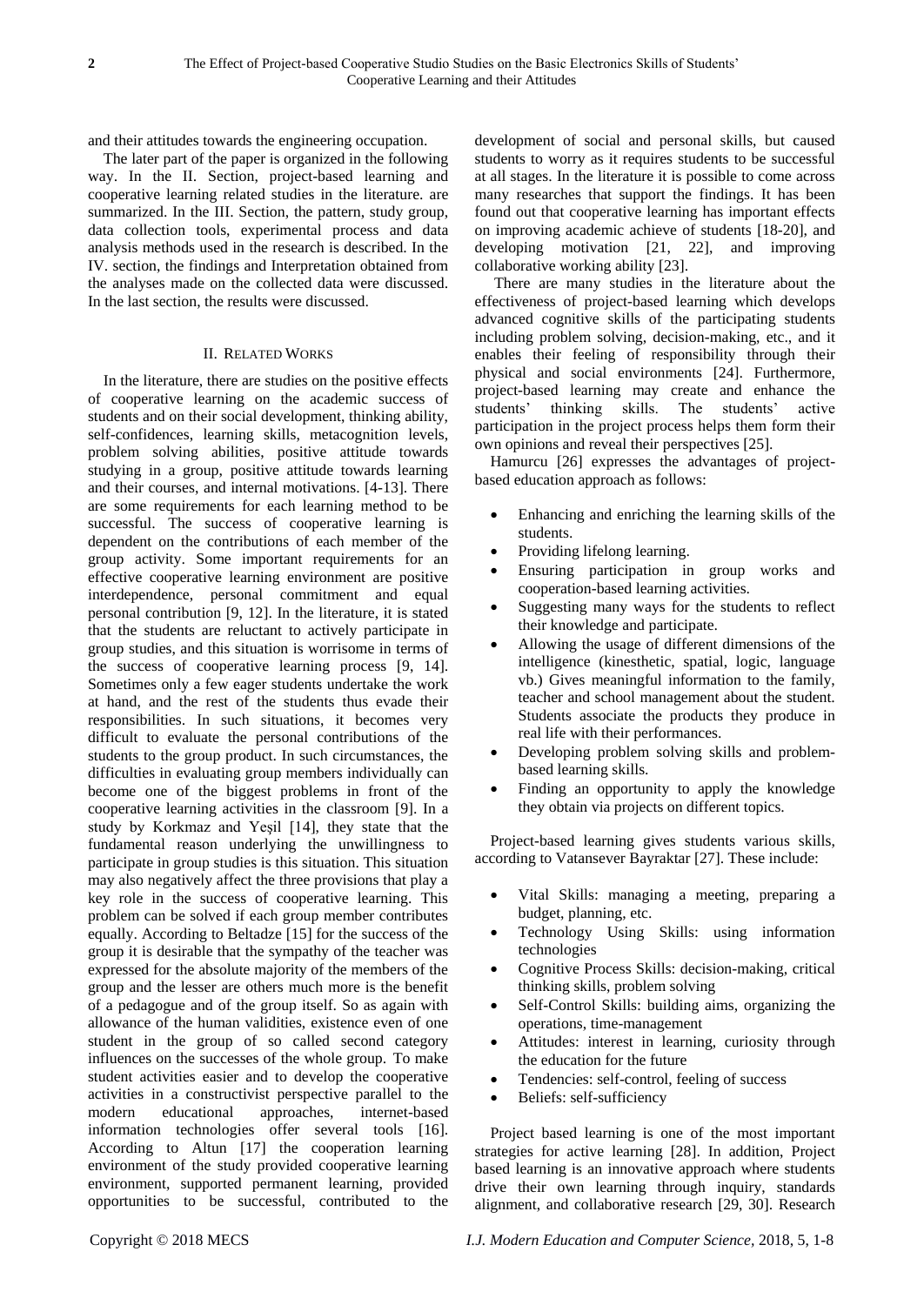conducted by Nielsen et al. [31] found that project-based learning is an effective teaching model for engineering education students. The engineering students were able to achieve process skills and reported felt more motivated to learn actively engage the outside sources to accomplish the requirements of the Project [28]. It has been found out that project-based learning has important effects on students' academic achievement [32, 33], and to students' individual learning [34], and students' motivation, their capability in problem solving and their learning achievement [35].

#### *A. Problem Sentence*

Do project-based cooperative studio studies have any effects on the electrical-electronics engineering students' occupational basic skills, cooperative learning, and attitudes towards engineering occupation of?

### *B. Sub-problems*

(1) Are the groups equal in terms of their basic engineering skills, attitudes towards cooperative learning, and engineering occupation before implementation?

- (2) Do project-based cooperative studio studies make a more meaningful contribution to the basic electronics skills of the students than the traditional method?
- (3) Do project-based cooperative studio studies make a more meaningful contribution to the attitudes of the students towards cooperative learning than the traditional method?
- (4) Do project-based cooperative studio studies make a more meaningful contribution to the attitudes of the students towards engineering and engineering education than the traditional method?

### III. METHODS

## *A. Research Design*

This study is a pre-test/post-test control grouped halfexperimental and quantitative character study. The graphical projection of the test model used in the research is as follows:

Table 1. Experimental Design

| <b>Groups</b>             | Pretest                                                                                                                                                            | <b>Experimental manipulation</b>            | <b>Posttest</b>                                                                                                                                                                              |  |  |
|---------------------------|--------------------------------------------------------------------------------------------------------------------------------------------------------------------|---------------------------------------------|----------------------------------------------------------------------------------------------------------------------------------------------------------------------------------------------|--|--|
| <b>Experimental Group</b> | Basic Electronics Skills Self-<br><b>Efficacy Scale</b><br>Attitude Scale towards<br>Cooperative Learning<br>Attitude Scale towards<br>Engineering and Engineering | Project-based cooperative studio<br>studies | Basic Electronics Skills Self-<br><b>Efficacy Scale</b><br>Attitude Scale towards<br>$\bullet$<br>Cooperative Learning<br>Attitude Scale towards<br>$\bullet$<br>Engineering and Engineering |  |  |
| Control Group             | Education                                                                                                                                                          | Traditional<br>Laboratory<br>application    | Education                                                                                                                                                                                    |  |  |

## *B. Study Group*

42 students, 11 females and 31 males, continuing their 3rd year in the Amasya University Faculty of Technology Electrical-Electronics Engineering, constitute the study group of this research. All participants were volunteers. Distribution of the students in the study groups is summarized in Table 2.

| Table 2. Distribution of Study Groups with respect to Gender |  |  |  |
|--------------------------------------------------------------|--|--|--|
|--------------------------------------------------------------|--|--|--|

| <b>Groups</b> | Male | Female | Total |  |  |
|---------------|------|--------|-------|--|--|
| Test group    |      |        |       |  |  |
| Control Group |      |        |       |  |  |
| Total         |      |        |       |  |  |

#### *C. Experimental Process*

Experimental Group: The experimental group was divided into five groups each consisting of four people and designed as project groups. Before implementation, the students are given methodological information about the implementation.

The experiment was implemented in the Faculty of Technology Robotics Laboratory. In the first stage of the implementation, the project-based cooperative learning implementation and the expectation from the students were explained, and students volunteered to build cooperative learning groups. After that, each group drew lots for one of the following projects as a task: hexacopter, 3-D printer, mini sumo, and line follower. Students were introduced to the projects and examples and then were tasked with completing the following stages:

- Gather detailed information related to the project
- Detect the necessary materials for the project
- Build the circuit schematic
- Designate specifically how the project will be done
- Present the project
- Acquire circuit components and design after approval of the project
- Do programming and controls
- Activate and run the project

At each step of the project-based learning process summarized above, the students were provided with guidance but there was no direct interference. The projects lasted six weeks, but the amount of weekly study hours was left entirely to the individual groups' decision. The products resulting from the project studies are presented in Figure 1.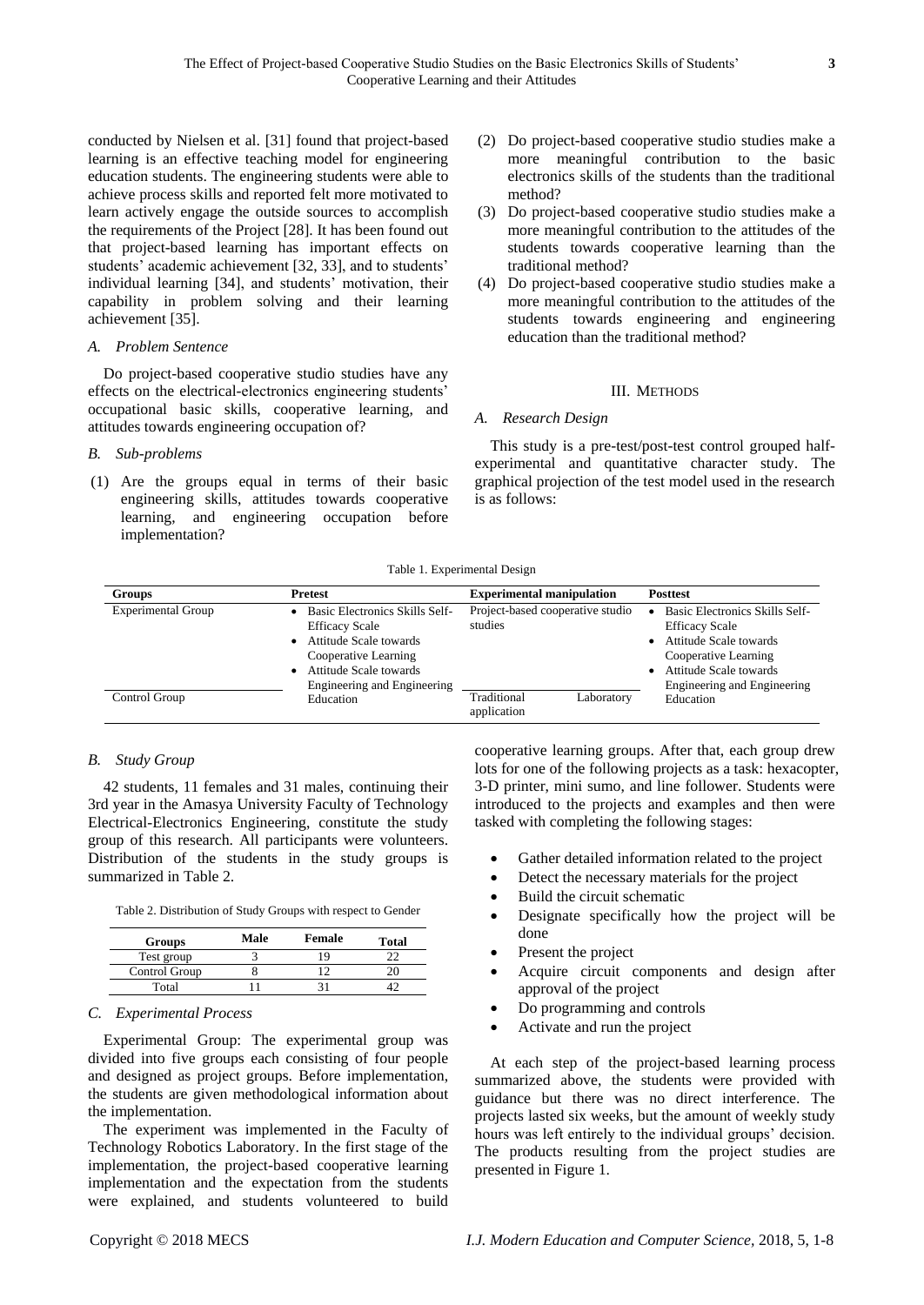

Fig.1. Products generated by the project studies

Control Group: A similar implementation was applied to the control group for six weeks, but their implementation is included in only the content of Lab II course in the official curriculum. The implementations in the course content include experiments to be done individually and with group, and the experiment reports prepared after the experiments are done. In this course, the following predefined experiments were done:

- Amplifier with transistor experiment
- DC and AC FET analysis experiment
- OPAMP (Operational Amplifiers) experiment
- 555 IC application
- Oscillator (Wien Bridge asc) experiment

#### *D. Data Collection Tool*

*a. Basic Electronics Skills Self-Efficacy Scale:* This scale is a BESS five- degree Likert-type scale consisting of 19 items that can be gathered under two factors. The factors were named regarding the general characteristics of the items under them. When the skill groups were analysed under this frame, Factor 2 includes basic electronics skills (eigenvalue: 2,384, announced variance: %25,8) and Factor 1 includes intermediate level skills (eigenvalue: 7,633, announced variance: %26,9). Basic level skills involve the fundamental courses that the students take in their first year and the fundamental practices they perform in their second year; intermediate level skills involve the more complicated skills that the students acquire in the third year of their education. Basic and intermediate level skills are common skills; therefore, they are involved in this scale.

The validity of the scale was analysed via two different methods, factor analysis and distinctiveness characteristics. To evaluate how much each item on the scale can measure the factor they belong to, item total factor correlations and corrected correlations are calculated on the data. According to the acquired values, each item and each factor in the scale are found to serve the run of the scale and the aim to scale the desired facility at a meaningful level. In addition, the t value related to the differences between the top 27% and bottom 27% groups was analysed, and the item distinctiveness's was researched, and it was detected that the distinctiveness of both of the run-of the scale and each of the items is high; in other words, it was detected that each item is distinctive at the desired level. Internal consistency coefficients are calculated using two congruent halves (0.880), Cronbach Alpha (0.915), the Sperman-Brown (0.878) formula, and the Guttmann splithalf reliability formula (0.753). With these values calculated, it was concluded that the scale could make reliable scaling.

*b. Attitude Scale towards Cooperative Learning:* To scale the cooperative learning-based attitudes of the students, the Scale for Attitude towards Cooperative Learning developed by McLeish [36] and adapted to Turkish by Altun and Korkmaz [37] was used. According to the adaptation analysis done by Altun and Korkmaz [37], the scale consists of eight items, is one-dimensional, and of type five-degree Likert. This one dimension explains 60,217% of the total variance. The internal consistency coefficient is 0.883 (Cronbach's Alpha). Thus, it is seen that this is a valid and reliable scale that can reveal the students' attitudes towards cooperative learning in the Turkish culture.

*c. Attitude Scale towards Engineering and Engineering Education:* In this study, in order to scale the students' attitudes towards the occupation of engineering and the engineering education they receive, the Scale for Attitude Towards Engineering and Engineering Education (EEAS), which was developed and tested in terms of reliability and validity by Korkmaz, Kösterelioğlu, & Kara [38] was used. EEAS is a five-degree Likert-type scale and consists of 17 items that can be grouped under two factors. Under the first factor, "Attitude towards the Engineering Occupation," nine items are grouped, and under the second factor "Attitude towards Engineering Education," eight items are grouped. The rotated factor loads of each item are between 0.525 and 0.803. When the contribution of each factor to the announced variance was calculated, the first factor was seen to contribute 23.07% (eigenvalue: 5.812), and the second factor was found to contribute 21.286% (eigenvalue: 1.728). The Cronbach Alpha internal consistency coefficient of the scale is 0.765 for the first factor, 0.769 for the second factor, and 0.853 for the whole scale.

#### *E. Analysis of Data*

The scores obtained in from the answers that the data collection tools gave to the five-degree Likert scales did not display a standard characteristic because of the difference in the item numbers of the sub-factors. For this reason, the transformation of these points to standard points, with the lowest 20 and highest 100, was considered appropriate. The data gathered was analysed using arithmetic mean, standard deviation, and t and Anova analysis.

#### IV. FINDINGS AND INTERPRETATION

#### *A. Findings about the Equality of the Groups before Implementation*

It is shown in Table 3 whether the groups are equal in terms of basic electronics skills and their attitudes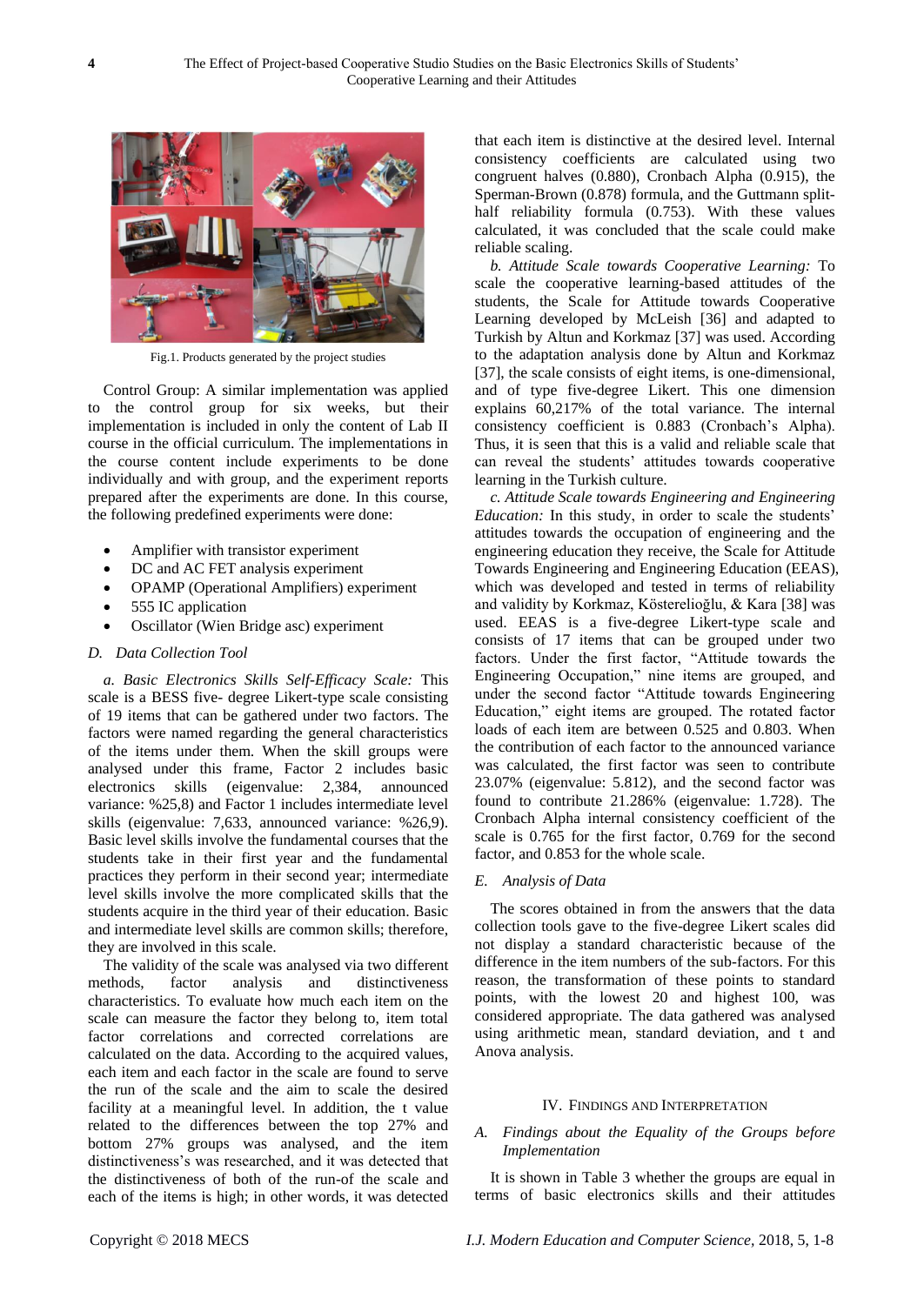towards engineering and engineering education before implementation of the study.

| Variables                            |            | N  | $\overline{\mathbf{x}}$ | S.S  | t        | df | p     |
|--------------------------------------|------------|----|-------------------------|------|----------|----|-------|
| Intermediate Electronic Skills       | Control Gr | 20 | 39.6                    | 9.4  | $-3.179$ |    | 0.003 |
|                                      | Test Gr    | 22 | 56.5                    | 22.1 |          |    |       |
| Basic Level Electronic Skills        | Control Gr | 20 | 55.9                    | 21.7 | $-1.857$ |    | 0.071 |
|                                      | Test Gr    | 22 | 68.5                    | 22.2 |          |    |       |
| <b>Attitudes Towards Cooperative</b> | Control Gr | 20 | 89.6                    | 7.4  | 1.021    |    | 0.312 |
| Learning                             | Test Gr    | 22 | 85.8                    | 14.9 |          | 40 |       |
| Attitudes Towards the Engineering    | Control Gr | 20 | 76.2                    | 7.8  | $-1.143$ |    | 0.260 |
| Profession                           | Test Gr    | 22 | 78.5                    | 5.7  |          |    |       |
| Attitudes Towards the Engineering    | Control Gr | 20 | 51.3                    | 4.7  | $-1.201$ |    | 0.237 |
| Education                            | Test Gr    | 22 | 53.1                    | 5.7  |          |    |       |

Table 3. Findings as Regards the Equivalence of Groups

When Table 3 is examined, a meaningful difference is evident between the intermediate level electronics skills of the experimental group and the control group  $[t_{(2-40)}]$  $=3,1179$ ;  $p<0,05$ ], but there is not a meaningful difference seen between the other levels of skills. Accordingly, it can be said that the groups are equal in terms of the skills other than the intermediate level skills. However, there is not a visible meaningful difference, but when the averages are examined, there is a differentiation seen between the experimental group and control group, and the t value is seen to be bigger than 1. To bring these differentiations under control, pre-test/post-test difference

scores are used in the analyses below.

### *B. The Effect of Project-Based Cooperative Studio Studies*

The findings about whether there is any difference between the project-based cooperative studio studies and traditional laboratory implementation in terms of intermediate and basic level electronics skills, attitude towards cooperative learning, and attitude towards engineering and engineering education are summarized in Table 4.

| <b>Variables</b>                     |            | N  | $\overline{\mathbf{x}}$ | S d  |          | df | p     |
|--------------------------------------|------------|----|-------------------------|------|----------|----|-------|
| Intermediate Electronic Skills       | Control Gr | 20 | 10.3                    | 11.1 | $-2.181$ |    | 0.035 |
|                                      | Test Gr    | 22 | 23.6                    | 26.2 |          |    |       |
|                                      | Control Gr | 20 | 17.7                    | 16.2 |          |    |       |
| Basic Level Electronic Skills        | Test Gr    | 22 | 17.6                    | 15.4 | 0.142    |    | 0.975 |
| <b>Attitudes Towards Cooperative</b> | Control Gr | 20 | 2.7                     | 9.7  |          | 40 | 0.017 |
| Learning                             | Test Gr    | 22 | 10.2                    | 9.7  | $-2.501$ |    |       |
| Attitudes Towards the Engineering    | Control Gr | 20 | 2.4                     | 7.69 |          |    |       |
| Profession                           | Test Gr    | 22 | 6.1                     | 6.4  | $-1.931$ |    | 0.051 |
| Attitudes Towards the Engineering    | Control Gr | 20 | 3.8                     | 7.1  |          |    |       |
| Education                            | Test Gr    | 22 | 6.7                     | 6.1  | $-1.452$ |    | 0.154 |

Table 4. Effectiveness of Project Based Cooperative Workshop

When Table 4 is examined, it is seen that the projectbased cooperative studio studies differentiate the intermediate level electronics skills  $[t_{(2-40)}=2,181,$ p>0,05)], attitude towards cooperative learning  $[t<sub>(2-40)</sub>=]$ 2,5011,  $p>0,05$ ]; however, it does not result in differentiation in the basic electronics skills and attitudes towards engineering education. When the averages are examined for intermediate level electronics skills, the average of the experimental group is 23.6, and the average of the control group is 13.3. The score averages of the attitude towards cooperative learning are 10.2 for the experimental group and 2.7 for the control group. The score averages of the attitude towards engineering occupation are 6.1 for the experimental group and 2.4 for the control group. It is seen that these meaningful differentiations are in favor of the experimental group. Accordingly, it can be said that project-based cooperative

studio studies contribute meaningfully more to the intermediate level electronics skills and the attitudes towards cooperative learning and towards engineering occupation of the students.

#### V. RESULTS AND DISCUSSION

Project-based cooperative studio studies contribute meaningfully more to the intermediate level electronics skills and the attitudes towards cooperative learning and towards engineering occupation of the students. Today, cooperative learning attracts much more attention because of several contributions to academic success in the environment of learning and teaching, information sharing, and the building of positive social relationships.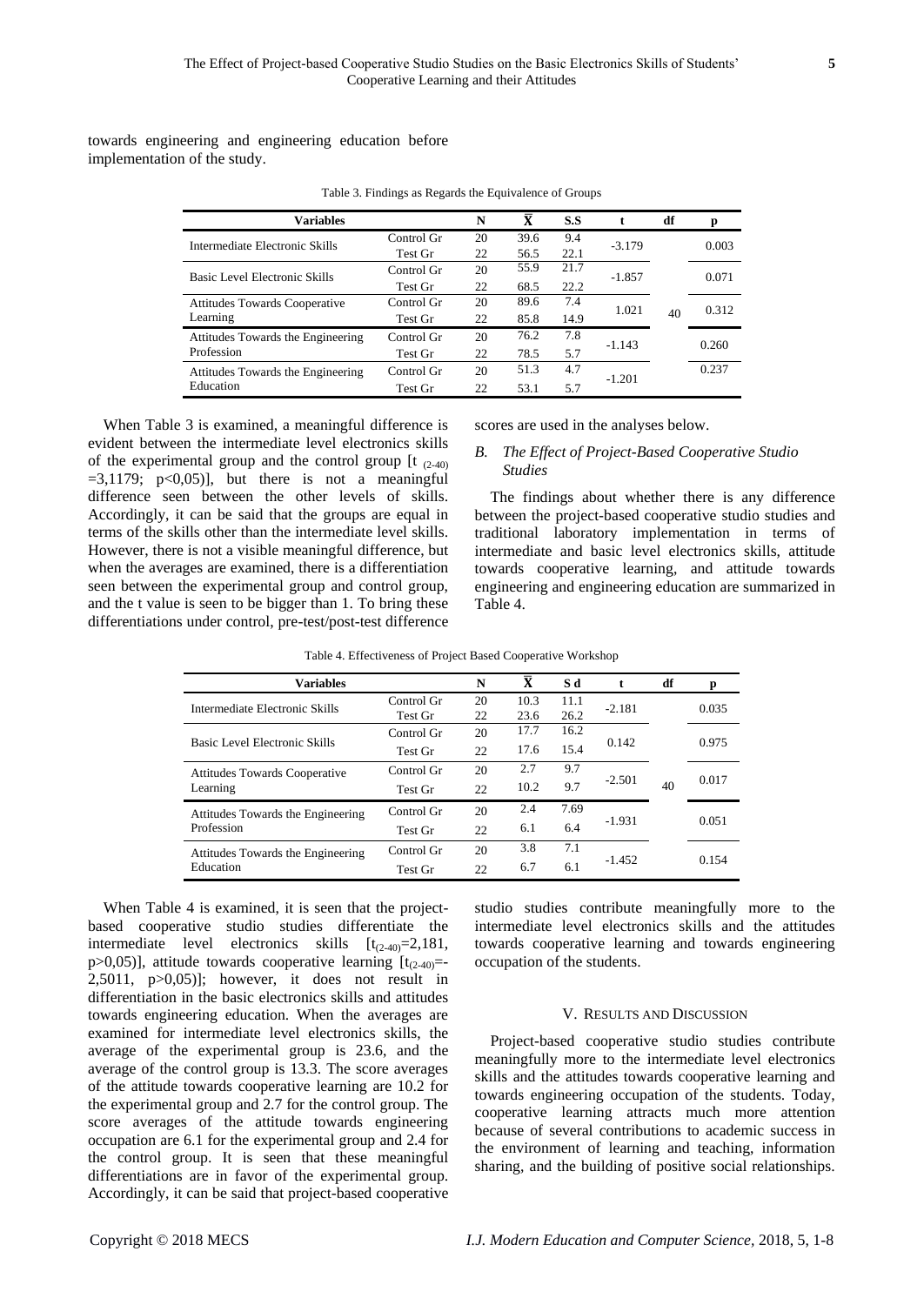The cooperative learning method, which is counted as one of the modern educational methods, is one of the most original examples of group work. Cooperative learning is an active learning-oriented approach. Active learning is a student-centered approach. Student-centered learning environment makes the students more responsible for their own learning, and thus the students become active constructors rather than passive recipients of knowledge [39]. According to Dahiya and Nehra [1] adopting active learning techniques during course of teaching foundation courses and core courses such as problem/project-based learning, collaborative learning, active listening, active writing, active reading, brainstorming, utilizing software tools and role-playing enables students in thoroughly understanding and effectively mastering subject matter.

Cooperative learning can be described as small group practices in which the students put in effort to move themselves and their friends to the highest level [12]. Cooperative learning is accepted as effective at every level of education and is an education method that is generally preferred [6]. The word "project" means draft or draft development, imagination, planning; it can also have the meaning "construction." Hence, project-based learning appears before use as learning comprehension based on draft development, imagination, planning, and construction [40]. In project-based learning comprehension, as a requirement of a draft-based and process-based structure, learning means the reorganization of the cognitive structure of the learner. A project allows students to take the initiative, make choices about taking responsibility, make decisions, follow their desires and aims; and it prepares a suitable environment for these elements. The students have a desire to study together in and out of the school for the project. Some research results claim that education based on systematic study develops academic success [41]. Good study habits require features such as a suitable study environment, self-authorship, time and stress management, effective rest, and effective reading [42]. When all of these are considered, it is seen that it is natural for project-based cooperative studio studies to contribute to the acquisition of intermediate level electronics skills of the students more effectively than the traditional method. Since advanced level skills arise as a result of branching, they were not included in this research. Because the students did all the activities as group work in a cooperative environment in this projectbased experimental implementation, the students noticed the importance of group work and developed more positive opinions; this also might have been given rise to this meaningful contribution. Moreover, since the solid products that appeared at the end of these studies provided occupational satisfaction to the students, this may have reinforced the positive feelings of the students about the engineering occupation.

Project-based cooperative studio studies do not differentiate the basic level electronic skills of the student. The fact that the students in both the experimental and control groups had taken courses in basic level

electronics skills, and since intermediate level skills occur with the development and reinforcement of these basic skills, this may have resulted in this non-formation of differentiation. On the other hand, when the fact that project-based cooperative studio studies are being used with the aim of developing intermediate and advanced level skills, this result can be said to quite satisfactory.

Project-based cooperative studio studies do not contribute to the attitudes of the students towards engineering education. Engineering education involves several theoretical and implementation studies over four years. A six-week experimental implementation may have been inadequate for changing attitudes towards the whole process.

Considering that project-based cooperative studio studies contribute meaningfully more to intermediate level electronics skills, attitudes towards cooperative learning, and attitudes towards engineering occupation, it can be suggested that, in the electronics laboratory courses in electronics education, instead of the traditional laboratory education consisting of predefined experiments, group activities based on the project tasks requiring the same skills should be preferred.

#### ACKNOWLEDGEMENT

This research was executed within the scope of the SEB-BAP 15-068 project endorsed by the Amasya University Project Coordination Unit of Scientific Research.

#### **REFERENCES**

- [1] S. Dahiya, V. Nehra, "Ensuring Employment and Employability through Electronics Engineering Education: A Case Study of BPS Women University", IJMECS, vol.7, no.11, pp.35-52, 2015. DOI: 10.5815/ijmecs.2015.11.05
- [2] A. A. Alkhathlan, A.A. Al-Daraiseh, "An Analytical Study of the Use of Social Networks for Collaborative Learning in Higher Education", International Journal of Modern Education and Computer Science(IJMECS), Vol.9, No.2, pp.1-13, 2017. DOI: 10.5815/ijmecs.2017.02.01
- [3] S. Justus, M. Sirajudin, "Evaluating the Project based Organizational Teaching-Learning Process", International Journal of Modern Education and Computer Science(IJMECS), Vol.5, No.5, pp.38-48, 2013.DOI: 10.5815/ijmecs.2013.05.05
- [4] K. Hew, W. Cheung "Attracting student participation in asynchronous online discussions: a case study of peer facilitation", Computers & Education, 51(3), 1111–1124, 2008, Doi:10.1016/j.compedu.2007.11.002
- [5] A. Jones, K. Issroff, "Learning technologies: affective and social issues in computer-supported collaborative learning", Computers & Education, 44(4), 395–408. 2005, Doi: 10.1016/j.compedu.2004.04.004
- [6] D. W. Johnson, R. T. Johnson, K. Smith, "The state of cooperative learning in postsecondary and professional settings", Educational Psychology Review, 19(1), 15–29, 2007,Doi: 10.1007/s10648-006-9038-8
- [7] T. Kumaran, "The effects of cooperative learning on preschoolers' mathematics problem-solving ability", Educational Studies in Mathematics, 72,325–340, 2009, Doi 10.1007/s10649-009-9197-x.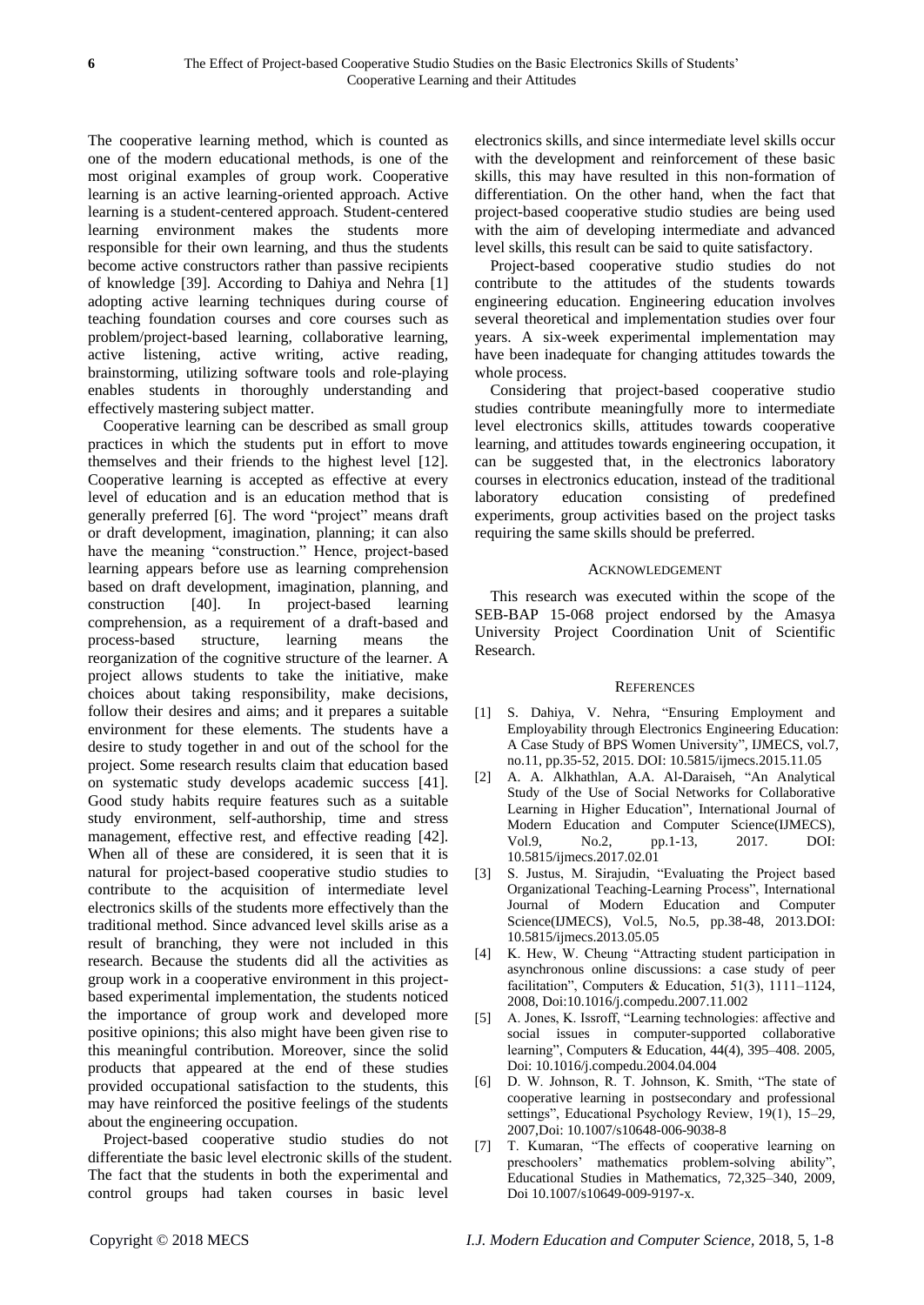- [8] Y. Law, "The effects of cooperative learning on enhancing Hong Kong fifth graders' achievement goals, autonomous motivation and reading proficiency", Journal of Research in Reading, 34(4), 402–425, 2011, Doi: 10.1111/j.1467-9817.2010.01445.x
- [9] C.W. Nam, R. D Zellner, "The relative effects of positive interdependence and group processing on student achievement and attitude in online cooperative learning", Computers & Education, 56, 680–688, 2011, Doi:10.1016/j.compedu.2010.10.010
- [10] Y. Sharan, "Cooperative learning for academic and social gains: valued pedagogy, problematic practice", European Journal of Education, 45(2), 300-21, 2010, Doi:10.1111/j.1465-3435.2010.01430.x
- [11] D. Wang, S. S. J. Lin, C. Sun. "DIANA: A computersupported heterogeneous grouping system for teachers to conduct successful small learning groups", Computers in Human Behavior, 23, 1997–2010, 2007, Doi:10.1016/j.chb.2006.02.008.
- [12] S. Veenman, B. Kenter, K. Post. "Cooperative learning in Dutch primary classrooms", Educational Studies, 26(3), 281-302, 2000,
- [13] E. Zhi, F. Liu. Colloquium, "Developing a personal and group-based learning portfolio system", British Journal of Educational Technology, 38 (6), 1117-1121, 2007.
- [14] Ö. Korkmaz, R. Yesil, "Evaluation of achievement, attitudes towards technology using and opinions about group work among students working in gender-based groups", Gazi University Journal of Gazi Education Faculty, 31(1), 201-229, 2011.
- [15] G. N. Beltadze, "Game Theory basis of Higher Education and Teaching Organization", International Journal of Modern Education and Computer Science(IJMECS), Vol.8, No.6, pp.41-49, 2016. DOI:10.5815/ijmecs.2016.06.06
- [16] M. Biasutti, "The student experience of a collaborative elearning university module", Computers & Education, 57, 1865–1875, 2011, Doi:10.1016/j.compedu.2011.04.006.
- [17] S. Altun, "The Effect of Cooperative Learning on Students' Achievement and Views on the Science and Technology Course", International Electronic Journal of Elementary Education, 7(3), 451- 468, 2015.
- [18] A. Zaheer, M. Nasir, "Effects of cooperative learning vs. traditional instruction on prospective teachers' learning experience and achievement", Journal of Faculty of Educational Sciences, 43(1), 151-164, 2010.
- [19] G. Çapar, "İşbirlikli öğrenme yönteminin öğrencinin matematik başarısı ve matematiğe ilişkin tutumu üzerindeki etkililiği: Bir meta-analiz çalismasi [Cooperative learning method's effect on student's mathematics achievement and relevant behavior: A metaanalysis study]", Çukurova University, Social Science Enstitute, 2011.
- [20] Q. Parveen, S. Batool, "Effect of cooperative learning on achievement of students in general science at secondary level", International Education Studies, 5(2), 154-158, 2012.
- [21] M. Kus, E. Filiz, S. Altun, "Teacher and student thoughts on effectiveness of cooperative learning in geography teaching", Educational Research and Reviews, 9(11), 312- 319, 2014.
- [22] H. Yoshida, S. Tani, T. Uchida, J. Masui, A. Nakayama, Effects of online cooperative learning on motivation in learning Korean as a foreign language", International Journal of Information and Education Technology, 4(6), 473-477, 2014.
- [23] B. Rienties, [D. Tempelaar,](https://www.sciencedirect.com/science/article/pii/S0747563209000946#!) P.V. den Bossche, W. Gijselaers, M. Segers, "The role of academic motivation in Computer-Supported Collaborative Learning", Computers in Human Behavior, 25(6), 1195-1206, 2009.
- [24] J. Y. Dorı̇, T. Tal, "Revital. Formal and Informal Collabarate Projects: Engaging in Industry with Environmental Awareness", Science Education, 84(1), 95- 113, 2000.
- [25] H. U. Zoller, "Problem Solving and the "Problem Solving Paradox" in Decision Making Oriented Environimental Education, InKeiny, S. and Zoller, U. (Eds), Conceptual Issues in Enviromental Education, New York: Peter Lang. Pub, 1991.
- [26] H. Hamurc, "Project-Based Science Education Approach in Pre-school Education", 4. Science Eduation Conference, Ankara, Turkey, 2000.
- [27] H. Vatansever Bayraktar "Project based learning approach", The Journal of International Social Research, 8(37), 2015.
- [28] D. H. Iwamoto, J. Hargis,  $\frac{1}{55}$ K. Vuong. "The Effect of Project-Based Learning on Student Performance: An Action Research Stud" International Journal for the Scholarship of Technology Enhanced Learning, 1(1): 24- 42, 2016.
- [29] S. Bell, "Project-based learning for the 21st century: Skills for the future", Clearing House, 83(2), 39-43, 2010. Doi:10.1080/00098650903505415.
- [30] T. Markham, J.Larmer, K. Ravitz, "Project based learning handbook: A guide to standards-focused project based learning for middle and high school teachers (2nd ed.)". Novato, CA: The Buck Institute for Education, 2003.
- [31] J. D. Nielsen, X. Y. Du, A.A. Kolmos, "Innovative application of a new PBL model to interdisciplinary and intercultural projects", International Journal of Electrical Engineering Education, 47(2), 174-188, 2010.
- [32] D. E. Kanter, "Doing the project and learning the content: Designing project-based science curricula for meaningful understanding", Science Education. 94 (3), 525- 551, 2010.
- [33] J. L. Shih, C.W. Chuang, G.J. Hwang, "An inquiry- based mobile learning approach to enhancing social science learning effectiveness", Educational Technology & Society, 13(4), 50-62, 2010.
- [34] C.C. Chang, K.H. Tseng, "Using a Web-based portfolio assessment system to elevate project-based learning performances", Interactive Learning Environments, 19(3), 211–230, 2011.
- [35] C.M. Hung, G.J. Hwang, I. Huang, "A Project- based Digital Storytelling Approach for Improving Students' Learning Motivation, Problem-Solving Competence and Learning Achievement", Educational Technology & Society, 15 (4), 368–379, 2012.
- [36] K. McLeish, "Attitude of students towards cooperative learning methods at knox community college: A descriptive study", Unpublished Master Thesis. University of Technology, Jamaica, 2009, Eric Nu: ED506779.
- [37] Halis Altun, Özgen Korkmaz. "Computer and Electrical & Electronic Engineering Students' Attitude Towards Cooperative Learning", AWER Procedia Information Technology & Computer Science. [Online], 4:329-334, 2012, Available from: http://www.world-educationcenter.org/index.php/P-ITCS. Proceedings of 3rd World Conference on Information Technology (WCIT-2012), 14-16 November, University of Barcelon, Barcelona, Spain.